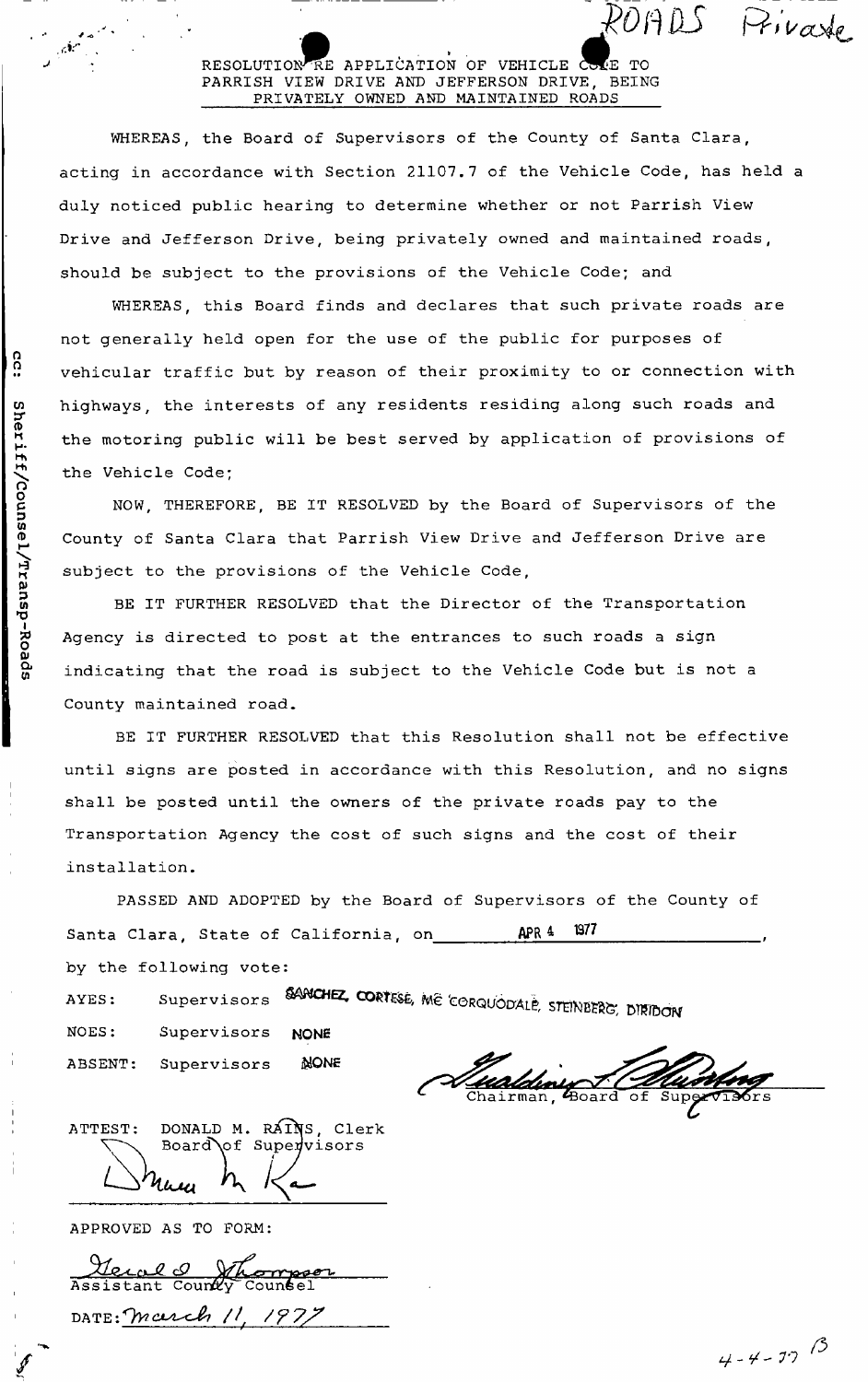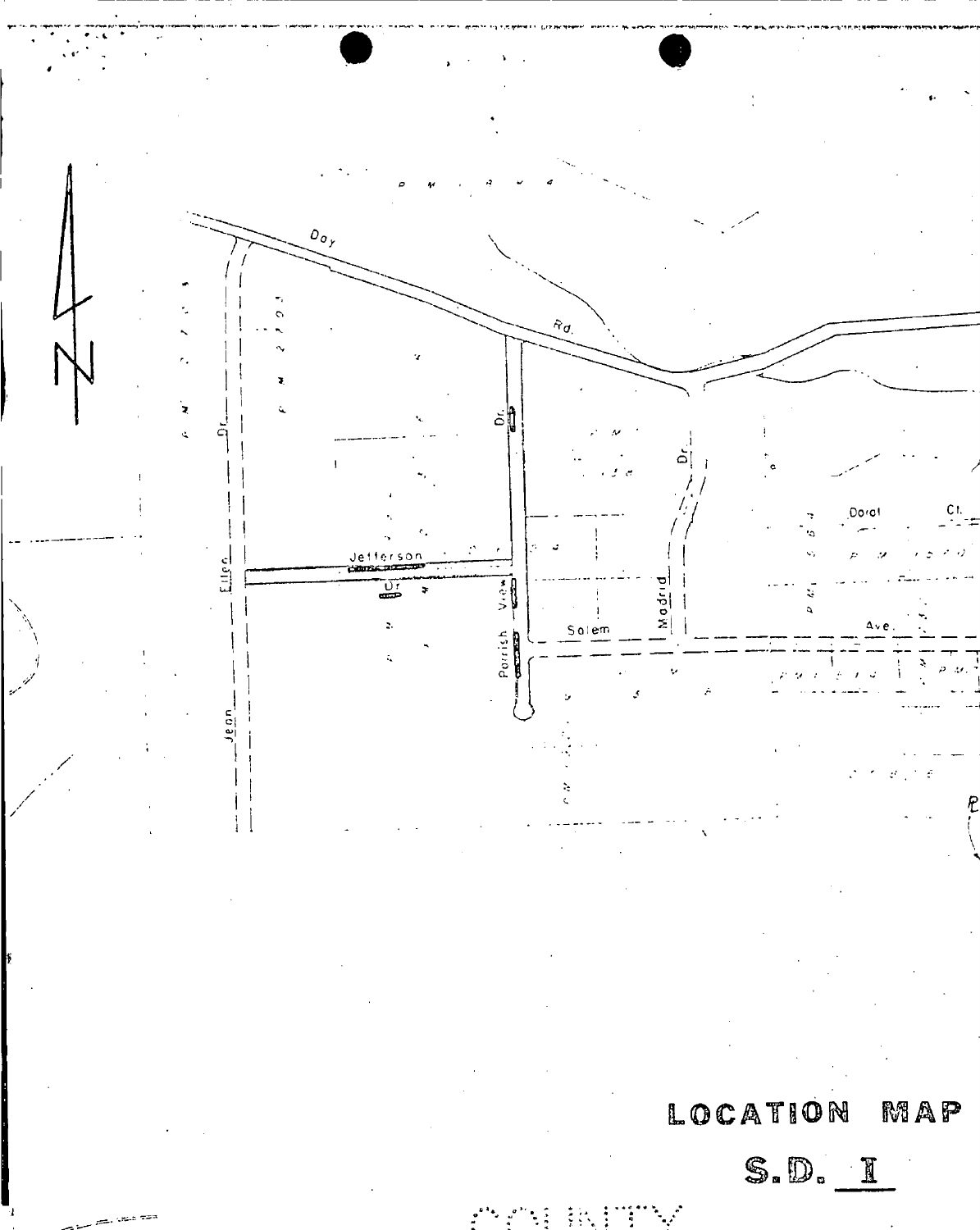|            | <b>County of Santa Clara</b><br>$\mathbf{r} = \mathbf{r} \times \mathbf{r}$                                      | <b>Transportation Agency</b><br>1555 Berger Drive<br>San Jose, California 95112 |
|------------|------------------------------------------------------------------------------------------------------------------|---------------------------------------------------------------------------------|
| California |                                                                                                                  |                                                                                 |
|            | TRANSMITTAL MEMORANDUM                                                                                           | S.D.                                                                            |
|            | Page 1 of 2                                                                                                      | DATE:<br>March 15, 1977                                                         |
| FOR:       | BOARD OF SUPERVISORS AGENDA OF                                                                                   | 1977<br>March 28                                                                |
| FROM:      | SHIELDS, ROADS OPERATIONS, TRANSPORTATION AGENCY                                                                 |                                                                                 |
| TITLE:     | DECLARING THAT PARRISH VIEW DRIVE AND JEFFERSON<br>RESOLUTION<br>PROVISIONS<br>THE<br>DRIVE ARE<br>SUBJECT<br>TО | THE<br>OF.<br>VEHICLE CODE                                                      |

#### DESCRIPTION:

#### Recommended Action:

Adopt a Resolution declaring Parrish View Drive and Jefferson Drive to be subject to the provisions of the Vehicle Code.

#### Reasons for Recommendation:

The interests of the residents residing along Parrish View Drive and Jefferson Drive will best be served by application of provisions of the Vehicle Code.

#### Background:

The residents of Parrish View Drive and Jefferson Drive have petitioned the Board of Supervisors to make these two privately owned and maintained roads subject to the provisions of the Vehicle Code.

The residents are concerned with pedestrian and vehicular safety due to the excessive vehicular speeds and other violations on the roadways.

#### Consequences of Negative Action:

The status of the roads will remain as is and there will be no means by which enforcement can alleviate the hazard to other vehicular and pedestrian safety.

| APPROVED: JAMES POTT<br>AGENDA DATA: DATE: | COUNTY EXECUTIVE<br>BOARD ACTION: |
|--------------------------------------------|-----------------------------------|
| ITEM NO:                                   |                                   |
| <b>ED</b> 755 REV 4/76                     | <b>AHPR 2</b>                     |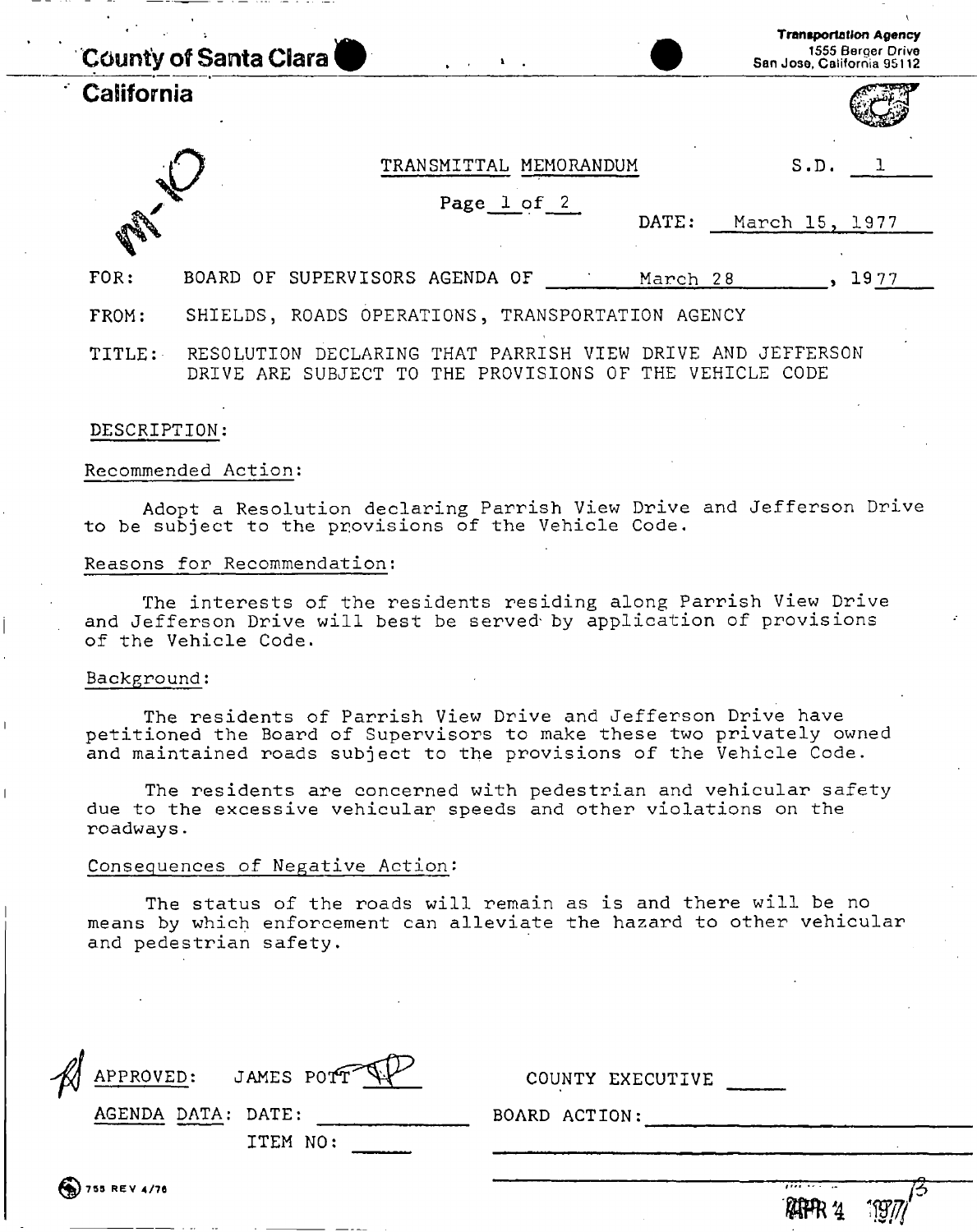

#### **Page 2 of 2**

DATE: March 15 , 1977

DATE OF AGENDA: March 28, 1977

TITLE: RESOLUTION DECLARING THAT PARRISH VIEW DRIVE AND JEFFERSON DRIVE ARE SUBJECT TO THE PROVISIONS OF THE VEHICLE CODE

#### Fiscal Impact:

None. The residents will be required to reimburse the Transportation Agency for the costs of the signs and their installation.

#### Steps Following Approval:

Signs will be erected at the entrances to the affected roads.

#### Public Hearing:

Notification of a Public Hearing should be sent to the following property owners:

> Victoria A. Wilson, 2020 Jefferson Dr., Gilroy, Ca. 95020 Roger £ Theresa Delander, 2035 Jefferson Dr., Gilroy, Ca. 95020 John S Kathleen Fischer, 2050 Jefferson Dr., Gilroy, Ca. 95020 Francis J. £ Yukie Dwan, 10160 Parrish View Dr., Gilroy 95020 .Raulan R. 6 Violet K. Rentfrow, 1980 Day Rd., Gilroy, Ca. 95020 Raymond R. £ Linda G. Osborne, 10200 Parrish View Dr., Gilroy 95020 Nick M. Papac, Jr., P.O. Box 1348, Gilroy, Ca. 95020 Ray M. £ Nancy M. Malech, P.O. Box 128, Coyote, Ca. 95013 Tommy M. £ Sue M. Smith, P.O. Box 128, Coyote, Ca. 95013 James R. £ Mary E. Webster, 3384 Truman Av., Mt. View, Ca. 94040

RMS:hn

Attachments: Petition Resolution Location Map

**cc:** Gerald J. Thompson, Assistant County Counsel

(0) 6077 REV 2/69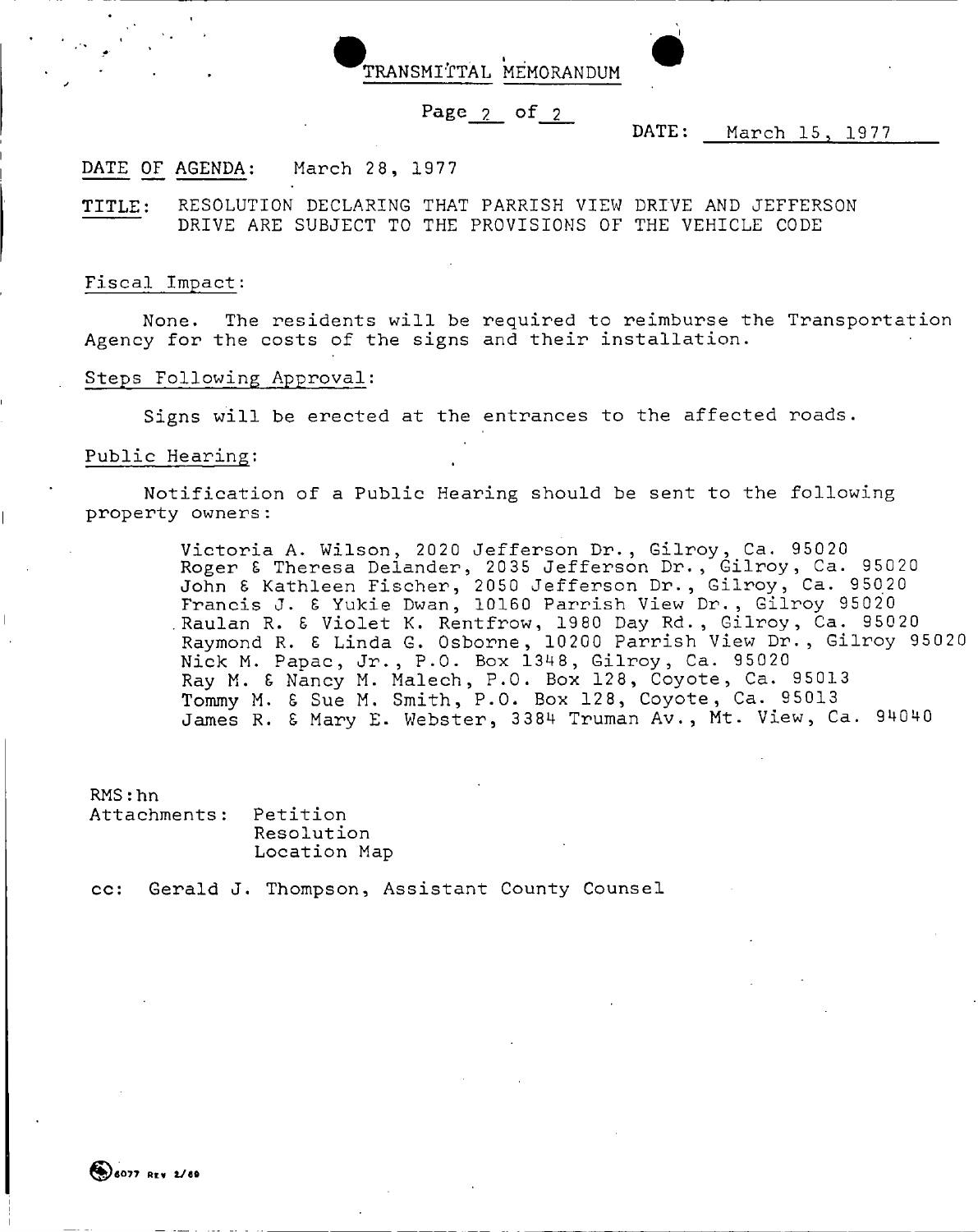#### AFFIDAVIT OF MAILING NOTICE

# STATE OF CALIFORNIA COUNTY OF SANTA CLARA

Esther Alaura **f and the set of the set of the set of the Alaura** f declares as follows: That he or she is a citizen of the United States, over the age of 18 years, that at all times herein mentioned was an employee of the County of Santa Clara; that acting for the County of Santa Clara Board of Supervisors on **March 25, 1977** , deposited in the United States Post Office at San Jose, California, a Notice of Hearing, a copy of which is attached hereto. That said mailing list has been provided by the applicant and lists the owners of property who are entitled to Notice of Hearing. That on said day, there was a regular communication by United States mail between San Jose, California, and the addresses shown on the attached mailing list.

**Trans Agcy transmittal** foregoing is true and correct.

Mailng list - page 2 of I declare under penalty of perjury that the

Date: March 25, 1977

Bv: Signature

County Government Center, East Wing 70 W. Hedding Street San Jose, CA 95110

# File No. **Resolution declaring Parrish View & Jefferson Drives subject to provisions of vehicle code**

Additional names may be added to the mailing list such as interested parties. These may include other County departments. County Department mail is mailed through the PONY mail.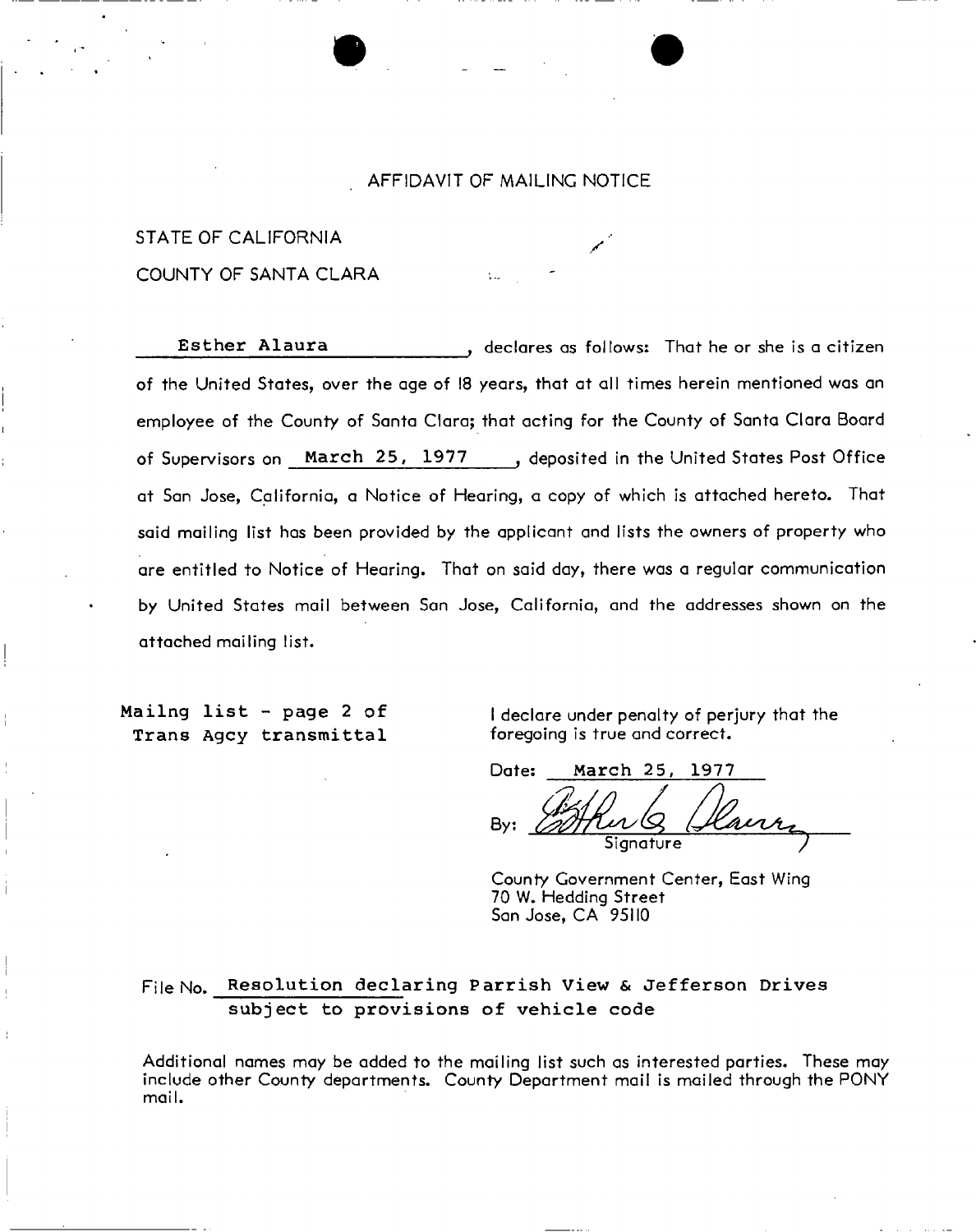# BOARD OF SUPERVISORS COUNTY OF SANTA CLARA NOTICE OF HEARING

On April 4, 1977, the Board of Supervisors of the County of Santa Clara will be considering the adoption of the enclosed resolution. This resolution would make Parrish View Drive and Jefferson Drive which are now privately-owned and maintained roads , fall under the provisions of the vehicle code.

You are being notified of the Board meeting which begins at 10:00 a.m. in order that you may appear at the meeting and discuss this matter, should you so desire. If you have comments you wish to submit in writing, you may do so and send them to my attention prior to the Board meeting of April 4.

Gq**ry<sup>/</sup>F.** Voecks<br>Assistant Clerk of the Board Assistant Clerk of the Board

GFV:ea

Enclosure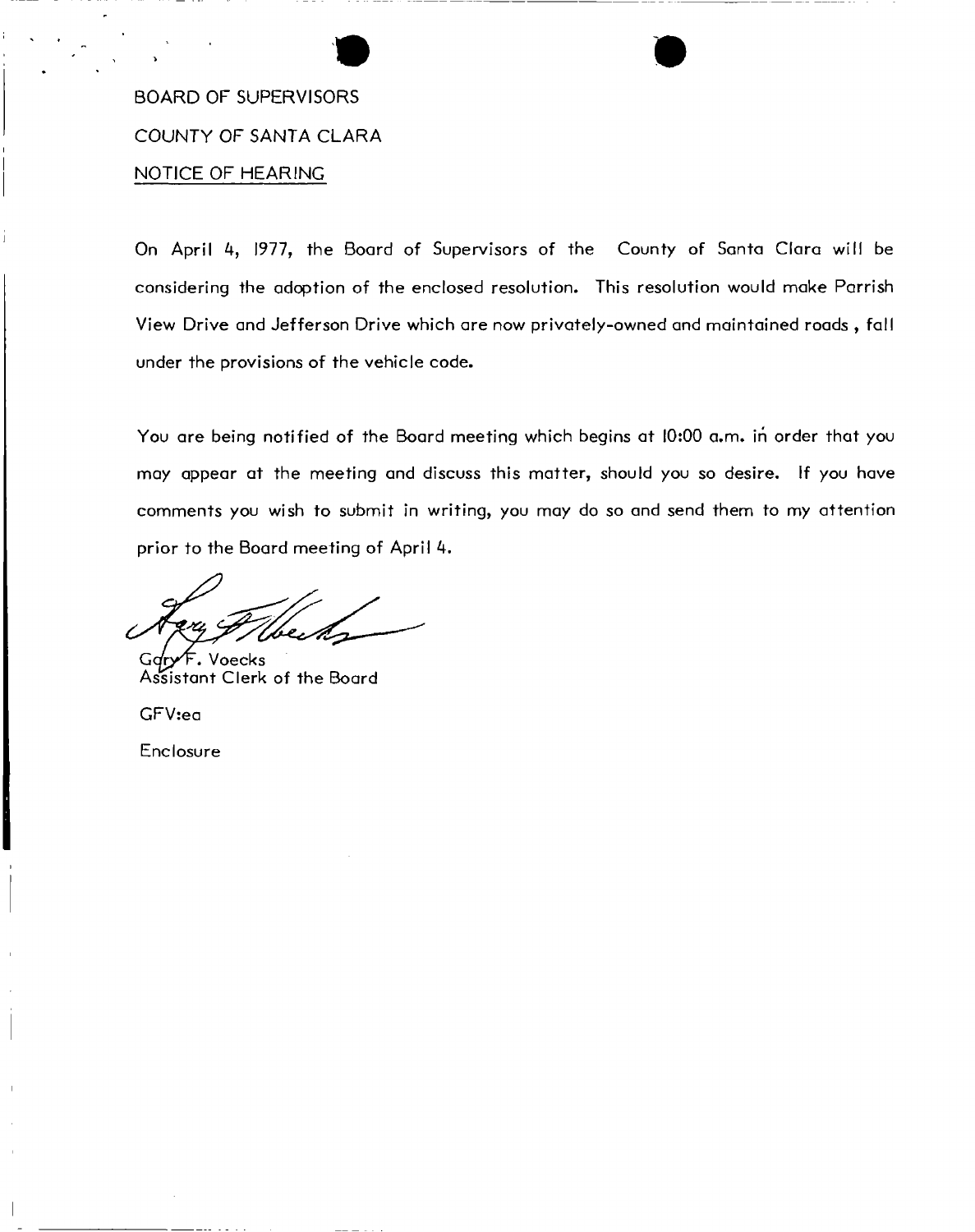Royds Poirott

January 30, 1977

Supervisor Sanchez 70 W. Hedding San Jose, California

Dear Supervisor Sanchez

We the undersigned are requesting that Jefferson Drive and Parrish View Road be placed under the Vehicle Code for lawful emforcement of violaters on these private roads.

Prétoire d'Unison 2020 Jeffenson Dr.<br>Métoire d'Unison 2020 Jeffenson Dr.<br>John Lesert 10 2035 Jefferson Orive FISH WIEW DING<br>"rancis Je Duvan 10160 Parrish View Dr.<br>"whie Dwan" 10160 Parrish View Dr. 2035 Jefferson Dr.<br>1980 Gay 24, Delander May Burnpus (980 Day Pal) for the councils approval. Thank you.

Sincere

Mrs. Vicki Wilson 2020 Jefferson Dr. Gilroy, California 95020 842-2538

efferson ser from Jean Ellen de 400'east

FEB 1 4 7977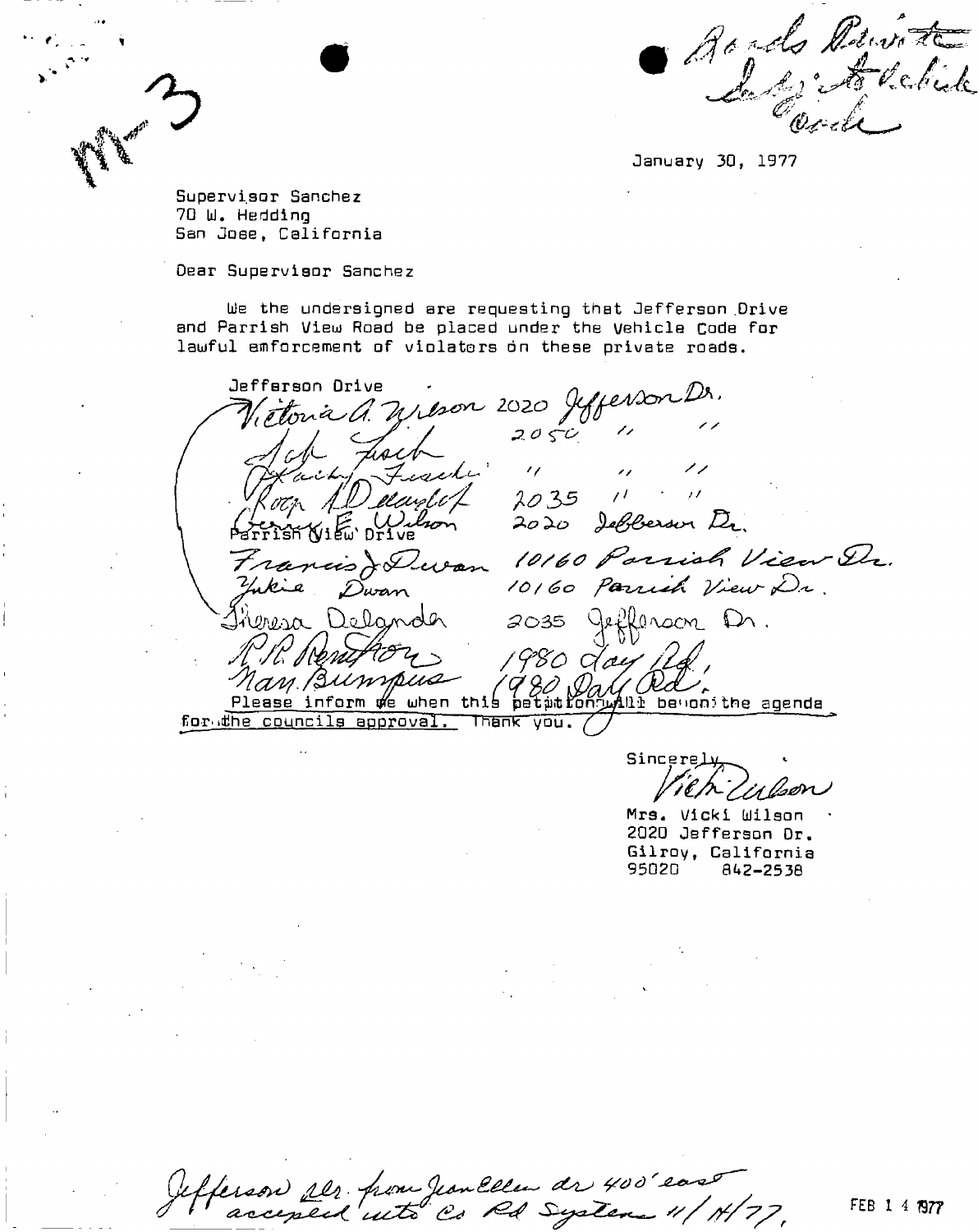|                   |                              |                                                 | Office of the Board of Supervisors<br>County Government Center, East Wing<br>70 West Hedding Street |
|-------------------|------------------------------|-------------------------------------------------|-----------------------------------------------------------------------------------------------------|
|                   | <b>County of Santa Clara</b> |                                                 | San Jose, California 95110<br>299-4321 Area Code 408                                                |
| <b>California</b> |                              |                                                 | Date February 15, 1977                                                                              |
|                   |                              |                                                 | The Board of Supervisors, at its meeting of February 14, 1977                                       |
|                   |                              | Referred to ______ Transportation Agency        | Department                                                                                          |
|                   |                              |                                                 | Agenda # 3 Description Communication from Mrs. Vicki Wilson                                         |
|                   |                              |                                                 | requesting that Jeggerson Drive and Parrish View Road be under the                                  |
|                   |                              | jurisdiction of the vehicle code.               |                                                                                                     |
|                   |                              |                                                 |                                                                                                     |
|                   |                              | Study & Recommendation<br>Preparation of Papers | Report<br>XX  Appropriate Action                                                                    |
| Directive: $\sum$ | Reply to Writer              |                                                 |                                                                                                     |
|                   |                              | Remarks _____ Copy of communication attached.   |                                                                                                     |
|                   |                              |                                                 |                                                                                                     |

-

 $\sim$   $\sim$  $\cdot$  $\frac{1}{2} \left( \frac{1}{2} \right) \left( \frac{1}{2} \right) \left( \frac{1}{2} \right) \left( \frac{1}{2} \right)$